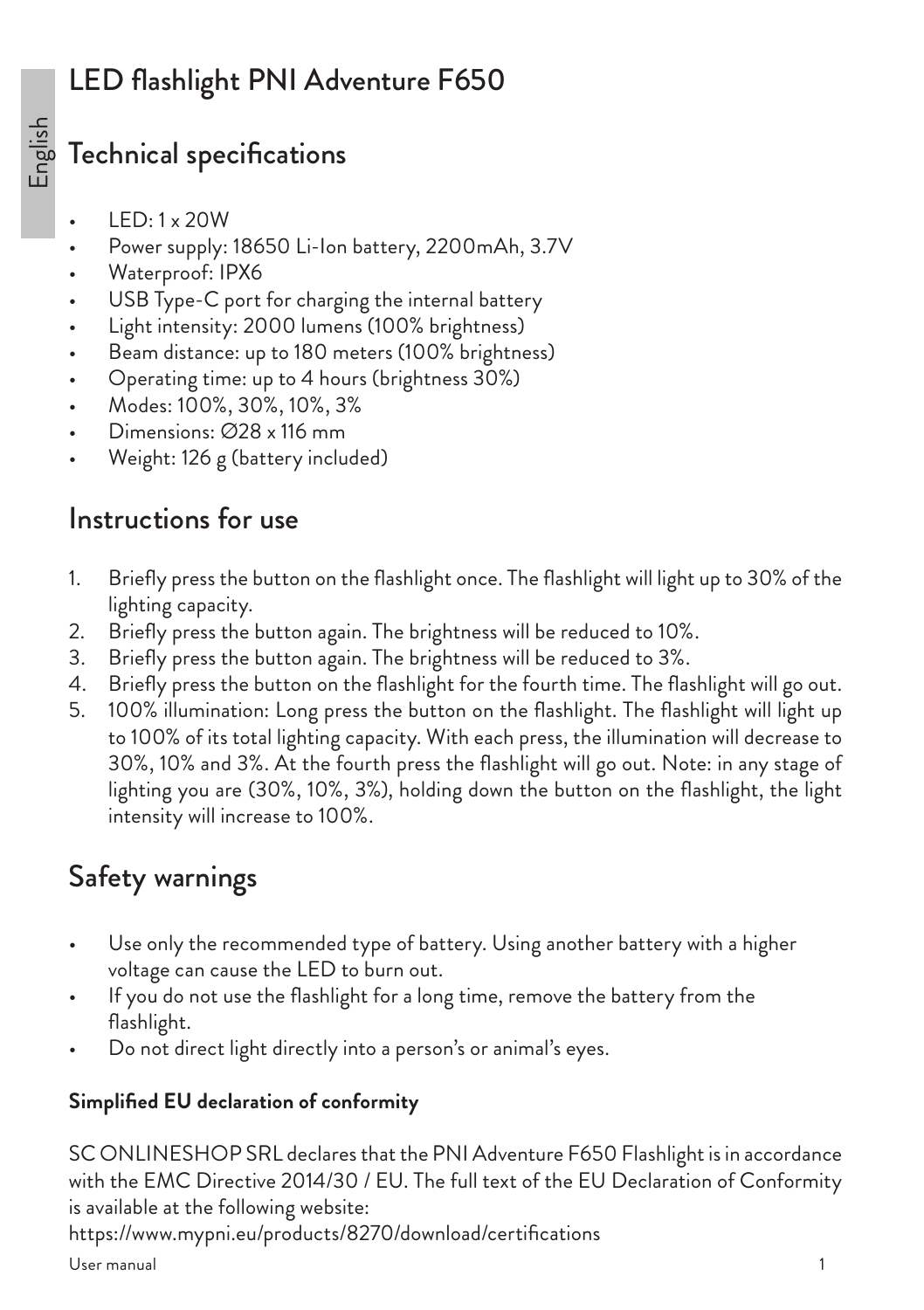## LED фенерче PNI Adventure F650

#### **Технически спецификации**

- LED: 1 x 20W
- Захранване: 18650 Li-Ion батерия, 2200mAh, 3.7V
- Клас на водоустойчивост: IPX6
- USB Type-C порт за зареждане на вътрешната батерия
- Интензивност на светлината: 2000 лумена (100% яркост)
- Разстояние на осветление: до 180 метра (100% яркост)
- Работно време: до 4 часа (яркост 30%)
- Режими: 100%, 30%, 10%, 3%
- Размери: Ø28 x 116 мм
- Тегло: 126 гр (включена батерия)

#### **Инструкции за употреба**

- 1. Натиснете за кратко бутона на фенерчето веднъж. Фенерчето ще осветява до 30% от осветителния капацитет.
- 2. Натиснете за кратко отново бутона. Яркостта ще бъде намалена до 10%.
- 3. Натиснете за кратко отново бутона. Яркостта ще бъде намалена до 3%.
- 4. Натиснете за кратко бутона на фенерчето за четвърти път. Фенерчето ще изгасне.
- 5. 100% осветеност: Натиснете продължително бутона на фенерчето. Фенерчето ще осветява до 100% от общия си капацитет на осветление. С всяко натискане осветеността ще намалява до 30%, 10%и 3%. При четвъртото натискане фенерчето ще изгасне. Забележка: на всеки етап от осветлението сте (30%, 10%, 3%), като задържите бутона на фенера, интензитетът на светлината ще се увеличи до 100%.

#### **Предупреждения за безопасност**

- Използвайте само препоръчания тип батерия. Използването на друга батерия с по -високо напрежение може да доведе до изгаряне на светодиода.
- Ако не използвате фенерчето дълго време, извадете батерията от фенерчето.
- Не насочвайте светлината директно в очите на човек или животно.

#### **Опростена декларация на ЕС за съответствие**

SC ONLINESHOP SRL декларира, че фенерчето PNI Adventure F650 е в съответствие с Директивата за ЕМС 2014/30 / ЕС. Пълният текст на Декларацията за съответствие на ЕС е достъпен на следния уебсайт:

https://www.mypni.eu/products/8270/download/certifications

Ръководство за употреба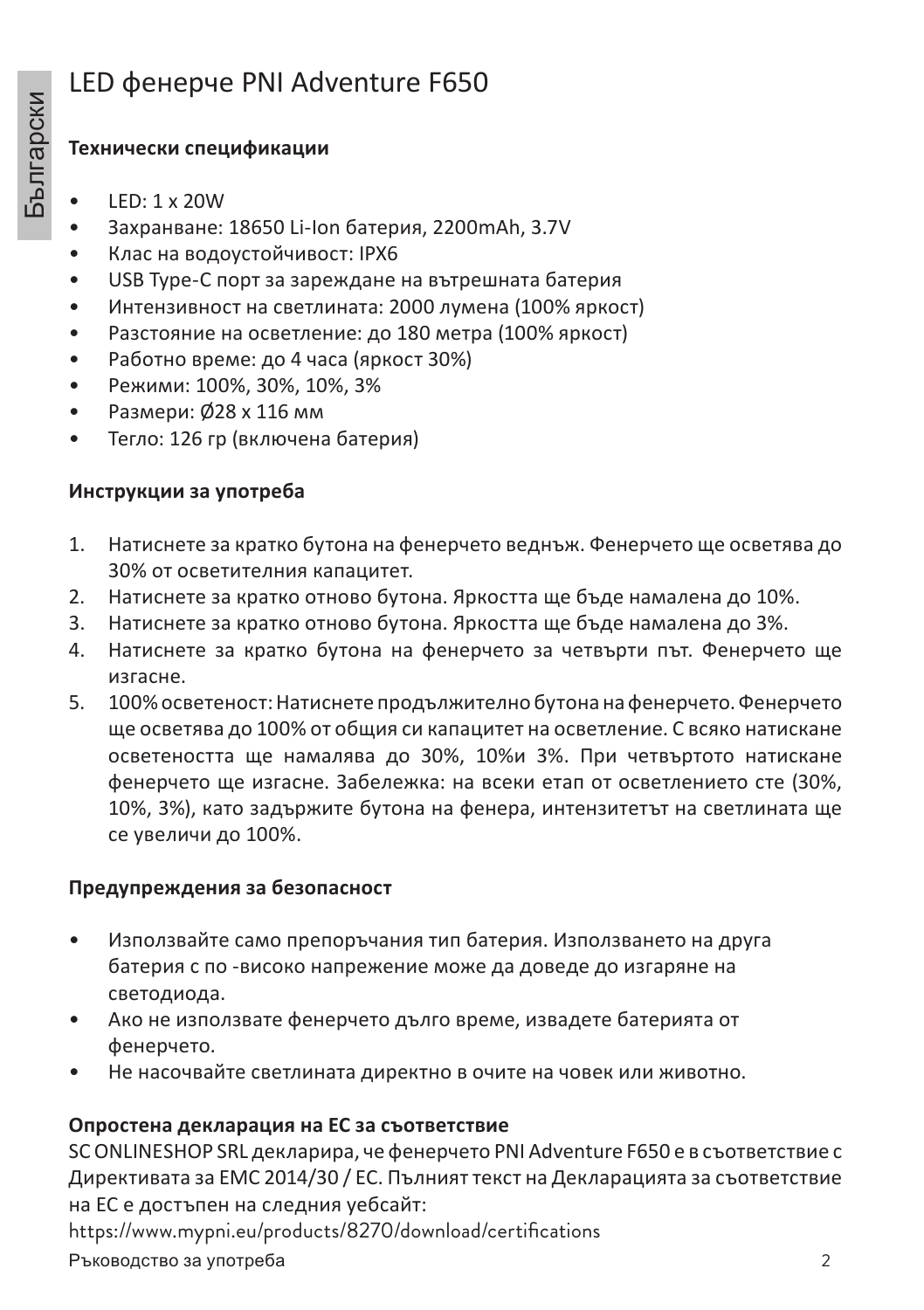# LED-Taschenlampe PNI Adventure F650

# Technische Spezifikationen

- LED: 1 x 20W
- Stromversorgung: 18650 Li-Ion Akku, 2200mAh, 3,7V
- Wasserdichtigkeitsklasse: IPX6
- USB-Typ-C-Anschluss zum Laden des internen Akkus
- Lichtstärke: 2000 Lumen (100% Helligkeit)
- Beleuchtungsentfernung: bis zu 180 Meter (100% Helligkeit)
- Betriebszeit: bis zu 4 Stunden (Helligkeit 30%)
- Modi: 100 %, 30 %, 10 %, 3 %
- Abmessungen: Ø28 x 116 mm
- Gewicht: 126 gr (Batterie enthalten)

# Gebrauchsanweisung

- 1. Drücken Sie einmal kurz die Taste an der Taschenlampe. Die Taschenlampe leuchtet bis zu 30% der Beleuchtungskapazität.
- 2. Drücken Sie die Taste erneut kurz. Die Helligkeit wird auf 10 % reduziert.
- 3. Drücken Sie die Taste erneut kurz. Die Helligkeit wird auf 3% reduziert.
- 4. Drücken Sie zum vierten Mal kurz die Taste an der Taschenlampe. Die Taschenlampe erlischt.
- 5. 100% Beleuchtung: Drücken Sie lange auf die Taste an der Taschenlampe. Die Taschenlampe leuchtet bis zu 100 % ihrer gesamten Leuchtkapazität. Mit jedem Drücken verringert sich die Beleuchtung auf 30%, 10% und 3%. Beim vierten Drücken erlischt die Taschenlampe. Hinweis: In jeder Beleuchtungsphase (30 %, 10 %, 3 %) wird die Lichtintensität durch Gedrückthalten der Taste an der Taschenlampe auf 100 % erhöht.

# Sicherheitswarnungen

- Verwenden Sie nur den empfohlenen Batterietyp. Die Verwendung einer anderen Batterie mit einer höheren Spannung kann zum Durchbrennen der LED führen.
- Wenn Sie die Taschenlampe längere Zeit nicht verwenden, entfernen Sie den Akku aus der Taschenlampe.
- Richten Sie das Licht nicht direkt in die Augen einer Person oder eines Tieres.

#### **Vereinfachte EU-Konformitätserklärung**

SC ONLINESHOP SRL erklärt, dass die PNI Adventure F650 Taschenlampe der EMV-Richtlinie 2014/30/EU entspricht. Der vollständige Text der EU-Konformitätserklärung ist auf der folgenden Website verfügbar:

Benutzerhandbuch https://www.mypni.eu/products/8270/download/certifications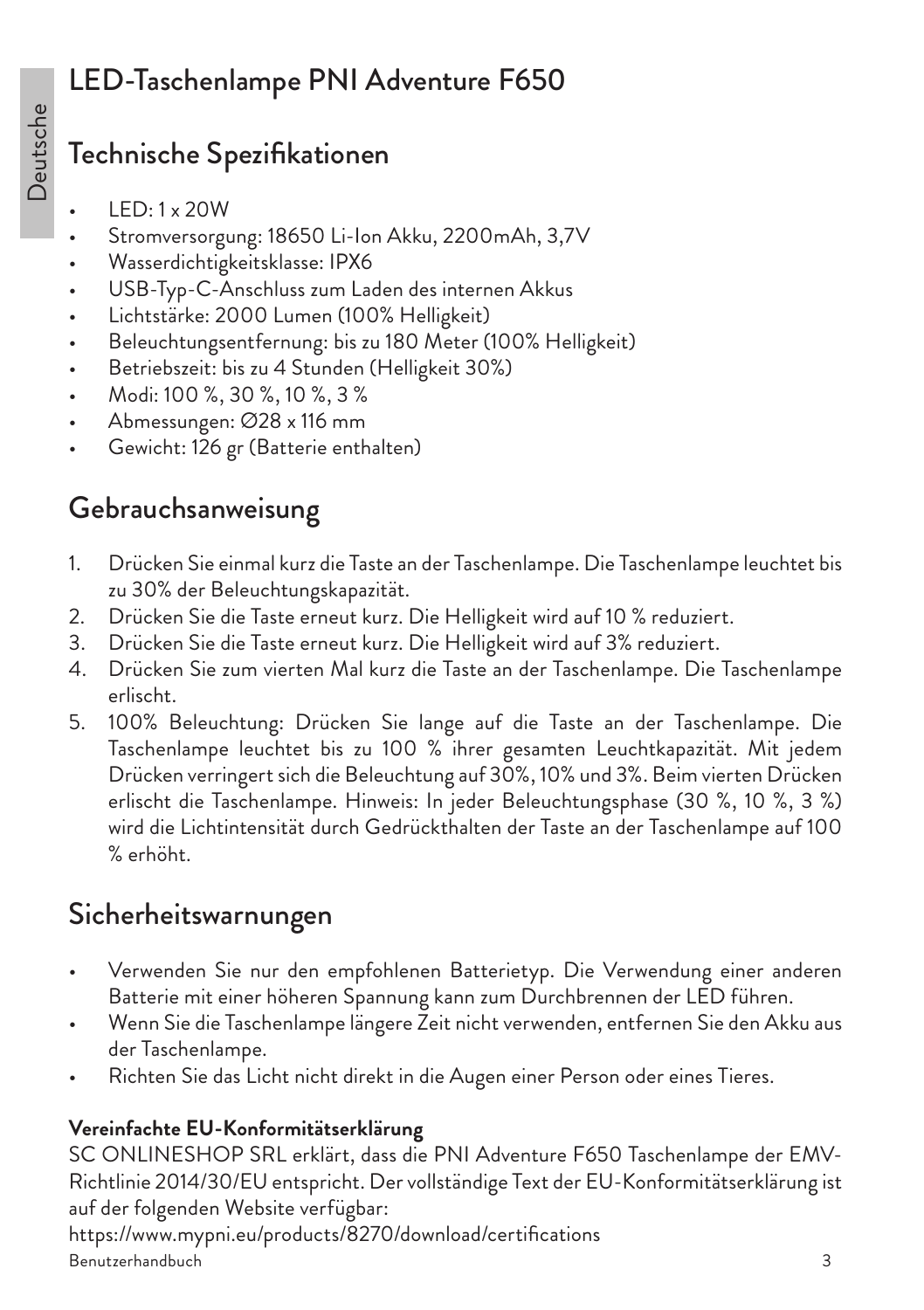## Linterna LED PNI Adventure F650

## Especificaciones técnicas

- LED: 1 x 20 W
- Fuente de alimentación: batería de iones de litio 18650, 2200 mAh, 3,7 V
- Clase de resistencia al agua: IPX6
- Puerto USB tipo C para cargar la batería interna
- Intensidad de luz: 2000 lúmenes (100% de brillo)
- Distancia de iluminación: hasta 180 metros (100% de brillo)
- Tiempo de funcionamiento: hasta 4 horas (brillo 30%)
- Modos: 100%, 30%, 10%, 3%
- Dimensiones: Ø28 x 116 mm
- Peso: 126 gr (batería incluida)

#### Instrucciones de uso

- 1. Presione brevemente el botón de la linterna una vez. La linterna iluminará hasta el 30% de la capacidad de iluminación.
- 2. Vuelva a pulsar brevemente el botón. El brillo se reducirá al 10%.
- 3. Vuelva a pulsar brevemente el botón. El brillo se reducirá al 3%.
- 4. Presione brevemente el botón de la linterna por cuarta vez. La linterna se apagará.
- 5. Iluminación al 100%: mantenga pulsado el botón de la linterna. La linterna iluminará hasta el 100% de su capacidad total de iluminación. Con cada pulsación, la iluminación disminuirá al 30%, 10% y 3%. A la cuarta pulsación, la linterna se apagará. Nota: en cualquier etapa de iluminación en la que se encuentre (30%, 10%, 3%), manteniendo presionado el botón de la linterna, la intensidad de la luz aumentará al 100%.

# Advertencias de seguridad

- Utilice solo el tipo de batería recomendado. El uso de otra batería con un voltaje más alto puede hacer que el LED se queme.
- Si no usa la linterna durante mucho tiempo, retire la batería de la linterna.
- No dirija la luz directamente a los ojos de una persona o un animal.

#### **Declaración de conformidad de la UE simplificada**

SC ONLINESHOP SRL declara que la linterna PNI Adventure F650 cumple con la Directiva EMC 2014/30 / EU. El texto completo de la Declaración de conformidad de la UE está disponible en el siguiente sitio web: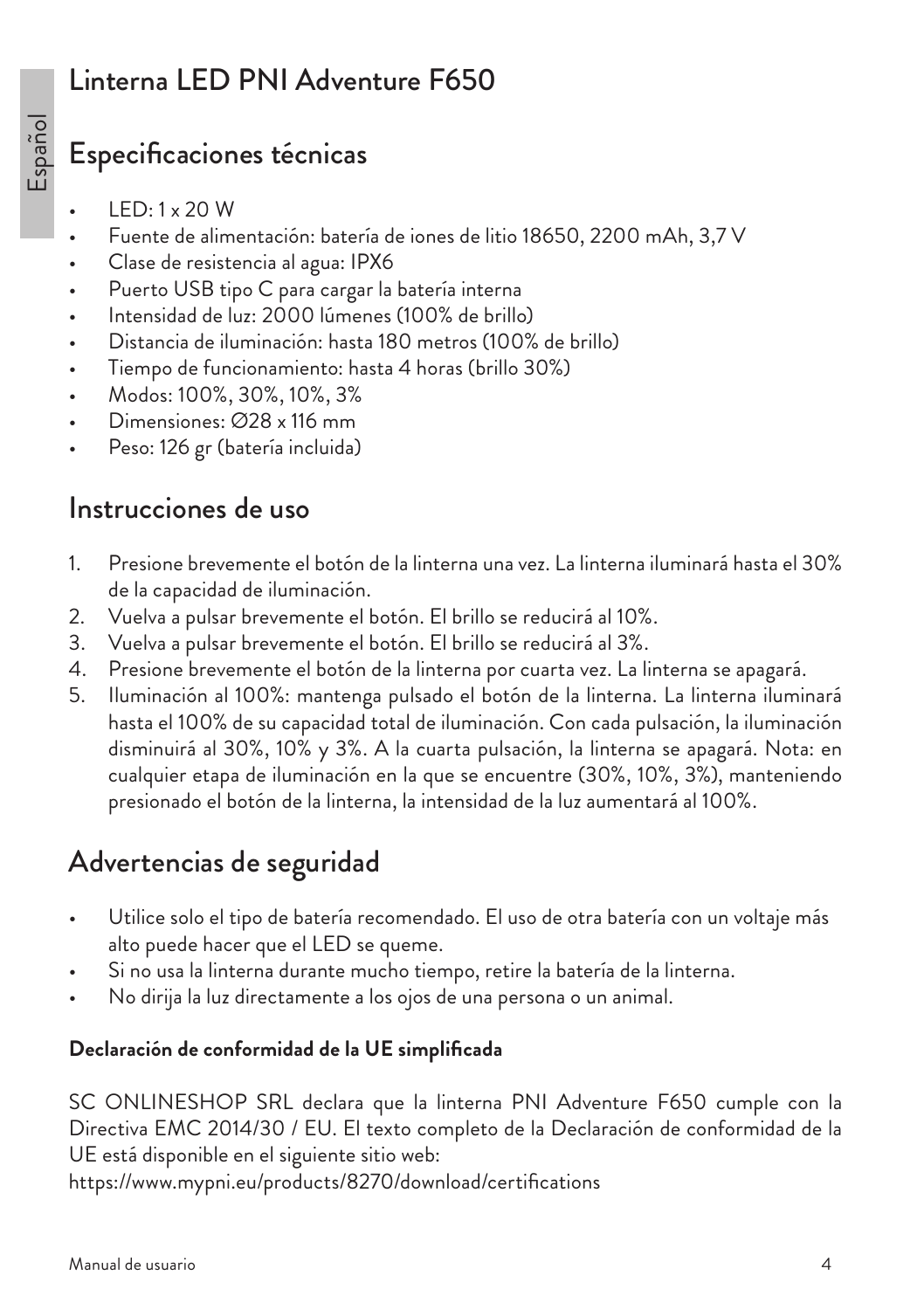## Lampe de poche LED PNI Adventure F650

# Spécifications techniques

- DEL : 1 x 20 W
- Alimentation : batterie Li-Ion 18650, 2200 mAh, 3,7 V
- Classe de résistance à l'eau : IPX6
- Port USB Type-C pour charger la batterie interne
- Intensité lumineuse : 2000 lumens (100% luminosité)
- Distance d'éclairage : jusqu'à 180 mètres (100 % de luminosité)
- Autonomie : jusqu'à 4 heures (luminosité 30%)
- Modes : 100 %, 30 %, 10 %, 3 %
- Dimensions : Ø28 x 116 mm
- Poids : 126 gr (batterie incluse)

# Mode d'emploi

- 1. Appuyez brièvement une fois sur le bouton de la lampe de poche. La lampe de poche s'allumera jusqu'à 30% de la capacité d'éclairage.
- 2. Appuyez à nouveau brièvement sur le bouton. La luminosité sera réduite à 10 %.
- 3. Appuyez à nouveau brièvement sur le bouton. La luminosité sera réduite à 3%.
- 4. Appuyez brièvement sur le bouton de la lampe de poche pour la quatrième fois. La lampe de poche s'éteindra.
- 5. Éclairage à 100 % : appuyez longuement sur le bouton de la lampe de poche. La lampe de poche s'allumera jusqu'à 100 % de sa capacité d'éclairage totale. A chaque pression, l'éclairage diminue à 30 %, 10 % et 3 %. À la quatrième pression, la lampe de poche s'éteindra. Remarque : à n'importe quelle étape de l'éclairage que vous soyez (30 %, 10 %, 3 %), en maintenant enfoncé le bouton de la lampe de poche, l'intensité lumineuse augmentera jusqu'à 100 %.

# Avertissements de sécurité

- Utilisez uniquement le type de batterie recommandé. L'utilisation d'une autre batterie avec une tension plus élevée peut faire griller la LED.
- Si vous n'utilisez pas la lampe de poche pendant une longue période, retirez la batterie de la lampe de poche.
- Ne dirigez pas la lumière directement dans les yeux d'une personne ou d'un animal.

#### **Déclaration de conformité UE simplifiée**

SC ONLINESHOP SRL déclare que la lampe de poche PNI Adventure F650 est conforme à la directive EMC 2014/30 / UE. Le texte intégral de la déclaration de conformité UE est disponible sur le site Web suivant:

Manuel utilisateur https://www.mypni.eu/products/8270/download/certifications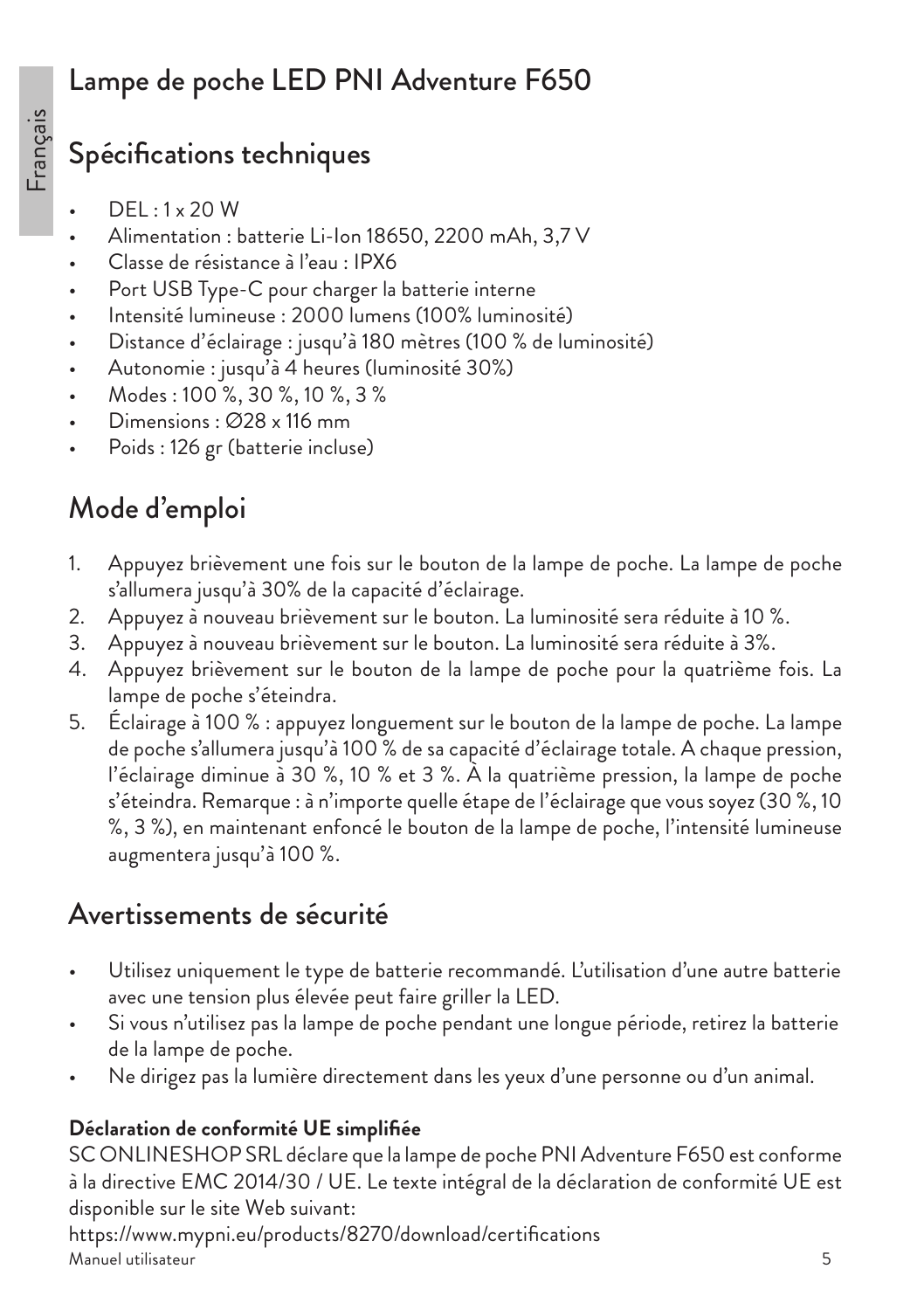## LED zseblámpa PNI Adventure F650

#### Műszaki adatok

- LED: 1 x 20W
- Tápegység: 18650 Li-Ion akkumulátor, 2200mAh, 3,7V
- Vízállósági osztály: IPX6
- C típusú USB port a belső akkumulátor töltéséhez
- Fényerősség: 2000 lumen (100% fényerő)
- Világítási távolság: akár 180 méter (100% -os fényerő)
- Működési idő: akár 4 óra (fényerő 30%)
- Módok: 100%, 30%, 10%, 3%
- Méretek: Ø28 x 116 mm
- Súly: 126 gr (akkumulátorral)

## Használati útmutató

- 1. Röviden nyomja meg egyszer a zseblámpa gombját. A zseblámpa a világítási teljesítmény 30% -áig világít.
- 2. Nyomja meg ismét röviden a gombot. A fényerő 10%-ra csökken.
- 3. Nyomja meg ismét röviden a gombot. A fényerő 3%-ra csökken.
- 4. Negyedszer nyomja meg röviden a zseblámpa gombját. A zseblámpa kialszik.
- 5. 100% -os megvilágítás: Hosszan nyomja meg a zseblámpa gombját. A zseblámpa a teljes világítási kapacitás 100% -áig világít. Minden egyes megnyomással a megvilágítás 30%-ra, 10%-ra és 3%-ra csökken. A negyedik megnyomásra a zseblámpa kialszik. Megjegyzés: a világítás bármely szakaszában (30%, 10%, 3%) a zseblámpa gombját lenyomva tartva a fényerősség 100%-ra nő.

## Biztonsági figyelmeztetések

- Csak az ajánlott típusú akkumulátort használja. Más, nagyobb feszültségű akkumulátor használata a LED kiégését okozhatja.
- Ha hosszú ideig nem használja a zseblámpát, vegye ki az elemet a zseblámpából.
- Ne irányítsa a fényt közvetlenül az ember vagy állat szemébe.

#### **Egyszerűsített EU -megfelelőségi nyilatkozat**

Az SC ONLINESHOP SRL kijelenti, hogy a PNI Adventure F650 zseblámpa megfelel a 2014/30 / EU EMC irányelvnek. Az EU megfelelőségi nyilatkozat teljes szövege elérhető az alábbi weboldalon: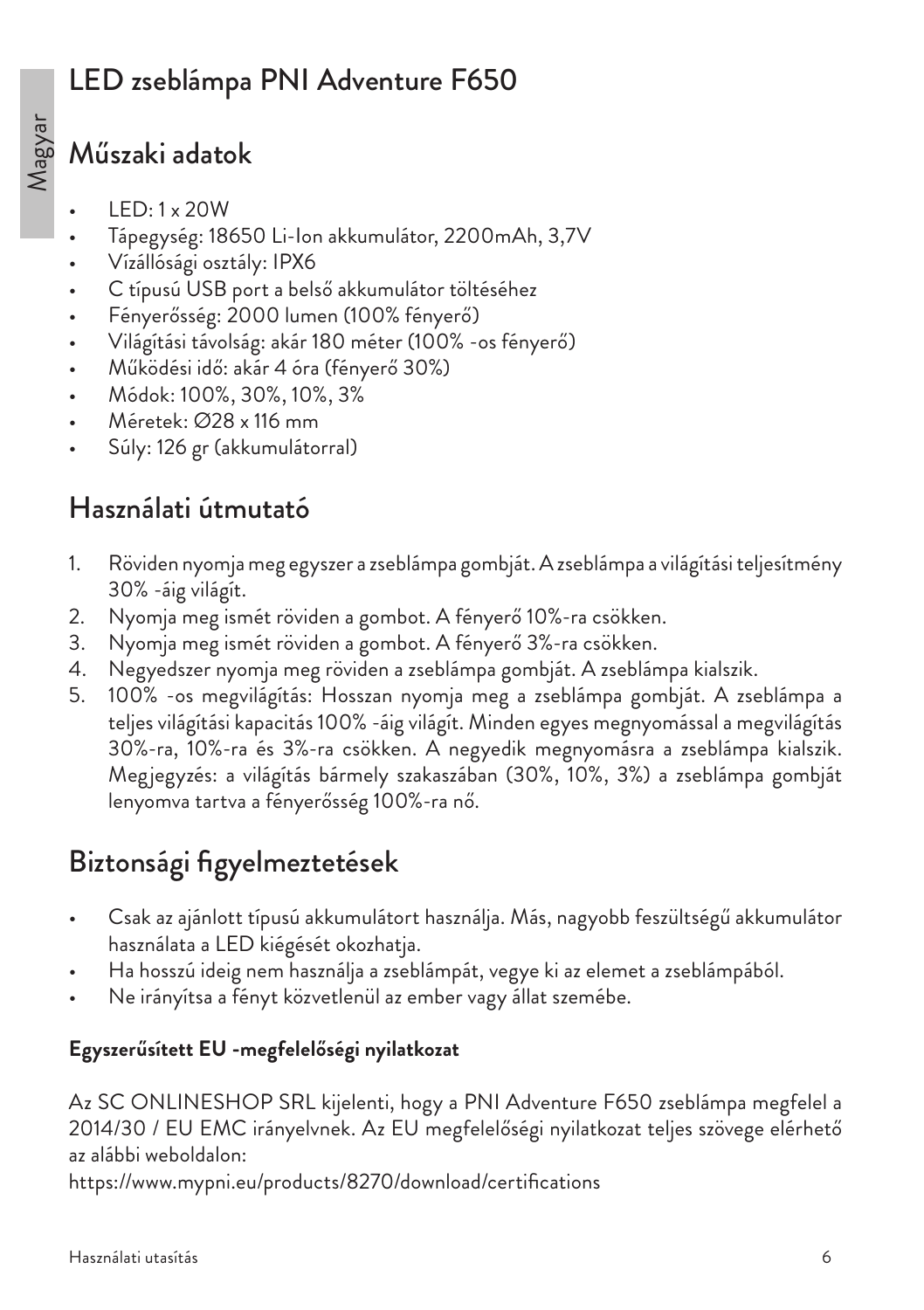#### Torcia elettrica LED PNI Adventure F650

### Specifiche tecniche

- LED: 1 x 20W
- Alimentazione: batteria agli ioni di litio 18650, 2200 mAh, 3,7 V
- Classe di impermeabilità: IPX6
- Porta USB Type-C per caricare la batteria interna
- Intensità luminosa: 2000 lumen (luminosità 100%)
- Distanza di illuminazione: fino a 180 metri (luminosità 100%)
- Autonomia: fino a 4 ore (luminosità 30%)
- Modalità: 100%, 30%, 10%, 3%
- Dimensioni: Ø28 x 116 mm
- Peso: 126 gr (batteria inclusa)

# Istruzioni per l'uso

- 1. Premere brevemente una volta il pulsante sulla torcia. La torcia si accenderà fino al 30% della capacità di illuminazione.
- 2. Premere di nuovo brevemente il pulsante. La luminosità sarà ridotta al 10%.
- 3. Premere di nuovo brevemente il pulsante. La luminosità sarà ridotta al 3%.
- 4. Premere brevemente il pulsante sulla torcia per la quarta volta. La torcia si spegnerà.
- 5. Illuminazione al 100%: premere a lungo il pulsante sulla torcia. La torcia si accenderà fino al 100% della sua capacità di illuminazione totale. Ad ogni pressione, l'illuminazione diminuirà al 30%, 10% e 3%. Alla quarta pressione la torcia si spegnerà. Nota: in qualsiasi fase di illuminazione ti trovi (30%, 10%, 3%), tenendo premuto il pulsante sulla torcia, l'intensità della luce aumenterà al 100%.

# Avvertenze di sicurezza

- Utilizzare solo il tipo di batteria consigliato. L'utilizzo di un'altra batteria con una tensione più elevata può causare l'esaurimento del LED.
- Se non si utilizza la torcia per lungo tempo, rimuovere la batteria dalla torcia.
- Non dirigere la luce direttamente negli occhi di una persona o di un animale.

#### **Dichiarazione di conformità UE semplificata**

SC ONLINESHOP SRL dichiara che la torcia PNI Adventure F650 è conforme alla Direttiva EMC 2014/30/UE. Il testo completo della Dichiarazione di Conformità UE è disponibile al seguente sito web: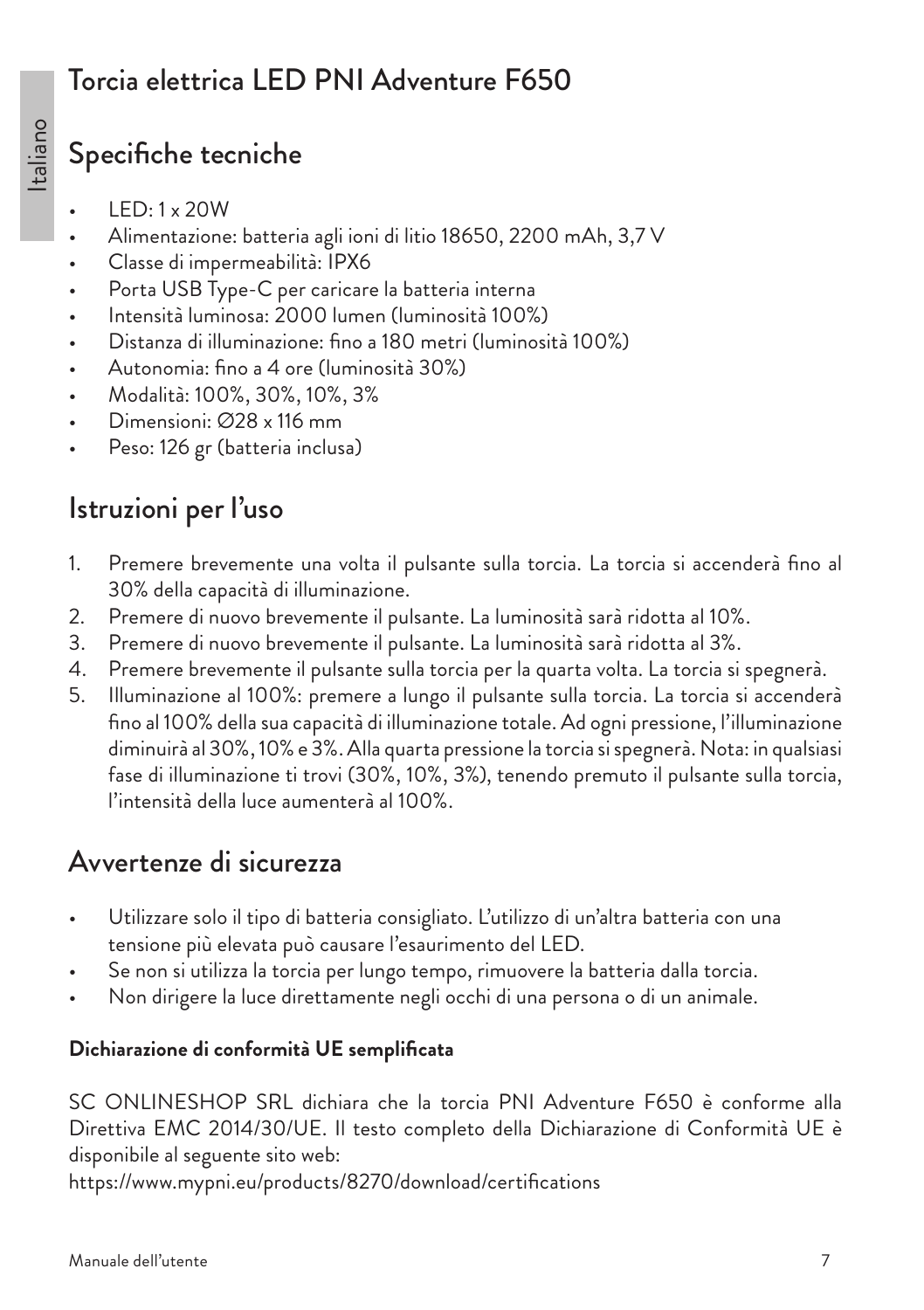# LED zaklamp PNI Adventure F650

## Technische specificaties

- LED: 1x 20W
- Voeding: 18650 Li-Ion batterij, 2200mAh, 3.7V
- Waterbestendigheidsklasse: IPX6
- USB Type-C-poort voor het opladen van de interne batterij
- Lichtintensiteit: 2000 lumen (100% helderheid)
- Verlichtingsafstand: tot 180 meter (100% helderheid)
- Bedrijfsduur: tot 4 uur (helderheid 30%)
- Modi: 100%, 30%, 10%, 3%
- Afmetingen: Ø28 x 116 mm
- Gewicht: 126 gr (inclusief batterij)

# Gebruiksaanwijzing

- 1. Druk één keer kort op de knop op de zaklamp. De zaklamp zal tot 30% van de verlichtingscapaciteit verlichten.
- 2. Druk nogmaals kort op de knop. De helderheid wordt teruggebracht tot 10%.
- 3. Druk nogmaals kort op de knop. De helderheid wordt teruggebracht tot 3%.
- 4. Druk voor de vierde keer kort op de knop op de zaklamp. De zaklamp gaat uit.
- 5. 100% verlichting: druk lang op de knop op de zaklamp. De zaklamp zal tot 100% van zijn totale verlichtingscapaciteit verlichten. Bij elke druk zal de verlichting afnemen tot 30%, 10% en 3%. Bij de vierde keer drukken gaat de zaklamp uit. Let op: in elke verlichtingsfase (30%, 10%, 3%), terwijl u de knop op de zaklamp ingedrukt houdt, neemt de lichtintensiteit toe tot 100%.

# Veiligheidswaarschuwingen

- Gebruik alleen het aanbevolen type batterij. Het gebruik van een andere batterij met een hogere spanning kan ervoor zorgen dat de LED doorbrandt.
- Als je de zaklamp lange tijd niet gebruikt, verwijder dan de batterij uit de zaklamp.
- Richt het licht niet rechtstreeks in de ogen van een persoon of dier.

#### **Vereenvoudigde EU-conformiteitsverklaring**

SC ONLINESHOP SRL verklaart dat de PNI Adventure F650 zaklamp in overeenstemming is met de EMC-richtlijn 2014/30 / EU. De volledige tekst van de EU-conformiteitsverklaring is beschikbaar op de volgende website: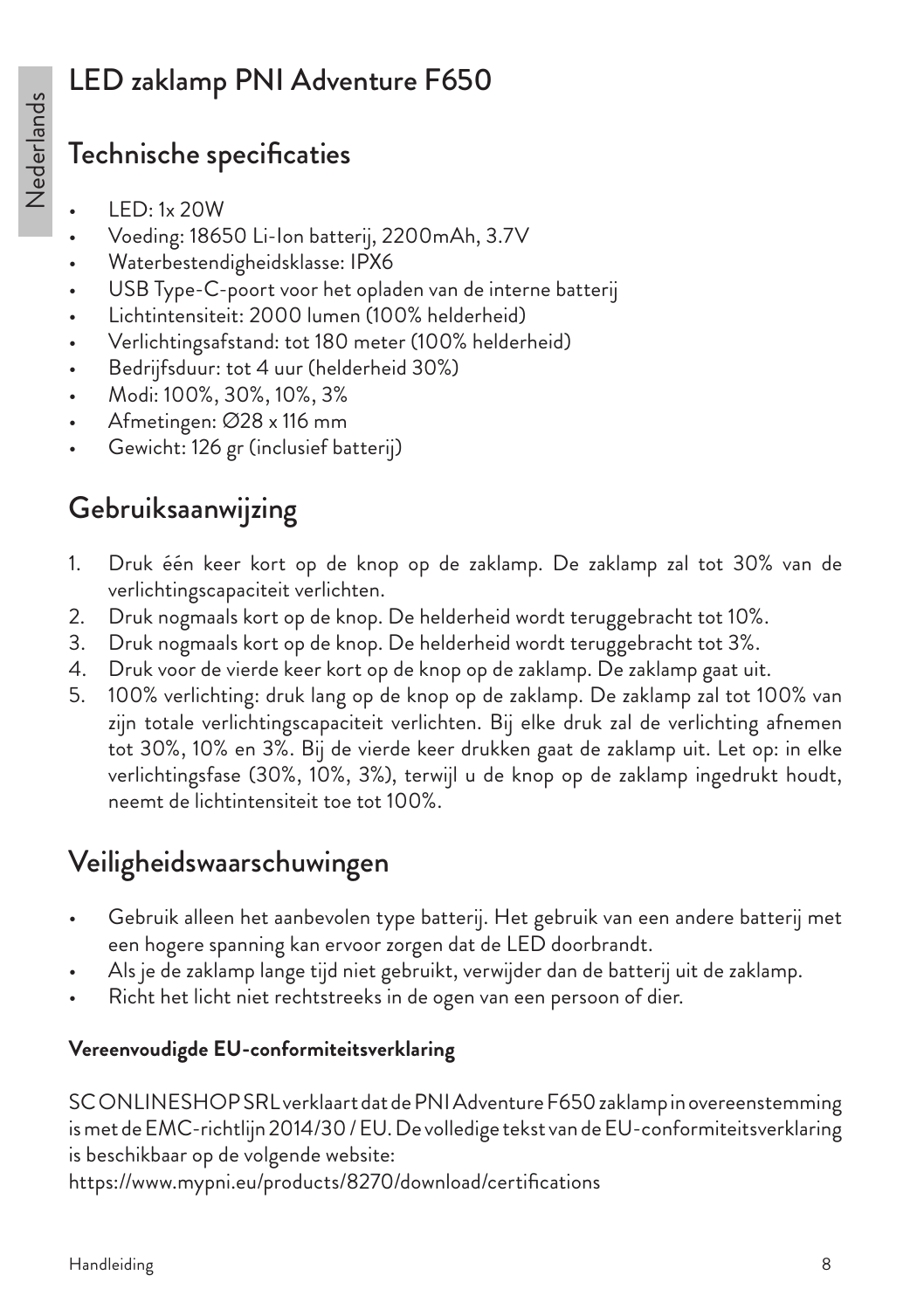#### Lampa błyskowa typu LED PNI Adventure F650

# Specyfikacja techniczna

- LED: 1x20W
- Zasilanie: akumulator litowo-jonowy 18650, 2200 mAh, 3,7 V
- Klasa wodoodporności: IPX6
- Port USB typu C do ładowania wewnętrznej baterii
- Intensywność światła: 2000 lumenów (100% jasności)
- Odległość oświetlenia: do 180 metrów (jasność 100%)
- Czas pracy: do 4 godzin (jasność 30%)
- Tryby: 100%, 30%, 10%, 3%
- Wymiary: Ø28 x 116 mm
- Waga: 126 gr (w zestawie bateria)

# Instrukcja użycia

- 1. Krótko naciśnij raz przycisk na latarce. Latarka zaświeci do 30% mocy oświetlenia.
- 2. Ponownie krótko naciśnij przycisk. Jasność zostanie zmniejszona do 10%.
- 3. Ponownie krótko naciśnij przycisk. Jasność zostanie zmniejszona do 3%.
- 4. Po raz czwarty krótko naciśnij przycisk na latarce. Latarka zgaśnie.
- 5. 100% oświetlenie: Długie naciśnięcie przycisku na latarce. Latarka zaświeci do 100% swojej całkowitej mocy świetlnej. Po każdym naciśnięciu podświetlenie zmniejszy się do 30%, 10% i 3%. Przy czwartym naciśnięciu latarka zgaśnie. Uwaga: na dowolnym etapie świecenia (30%, 10%, 3%), przytrzymując przycisk na latarce, natężenie światła wzrośnie do 100%.

# Ostrzeżenia dotyczące bezpieczeństwa

- Używaj tylko zalecanego typu baterii. Użycie innej baterii o wyższym napięciu może spowodować przepalenie diody LED.
- Jeśli nie używasz latarki przez dłuższy czas, wyjmij baterię z latarki.
- Nie kieruj światła bezpośrednio w oczy ludzi lub zwierząt.

#### **Uproszczona deklaracja zgodności UE**

SC ONLINESHOP SRL oświadcza, że latarka PNI Adventure F650 jest zgodna z dyrektywą EMC 2014/30/UE. Pełny tekst deklaracji zgodności UE jest dostępny na następującej stronie internetowej: